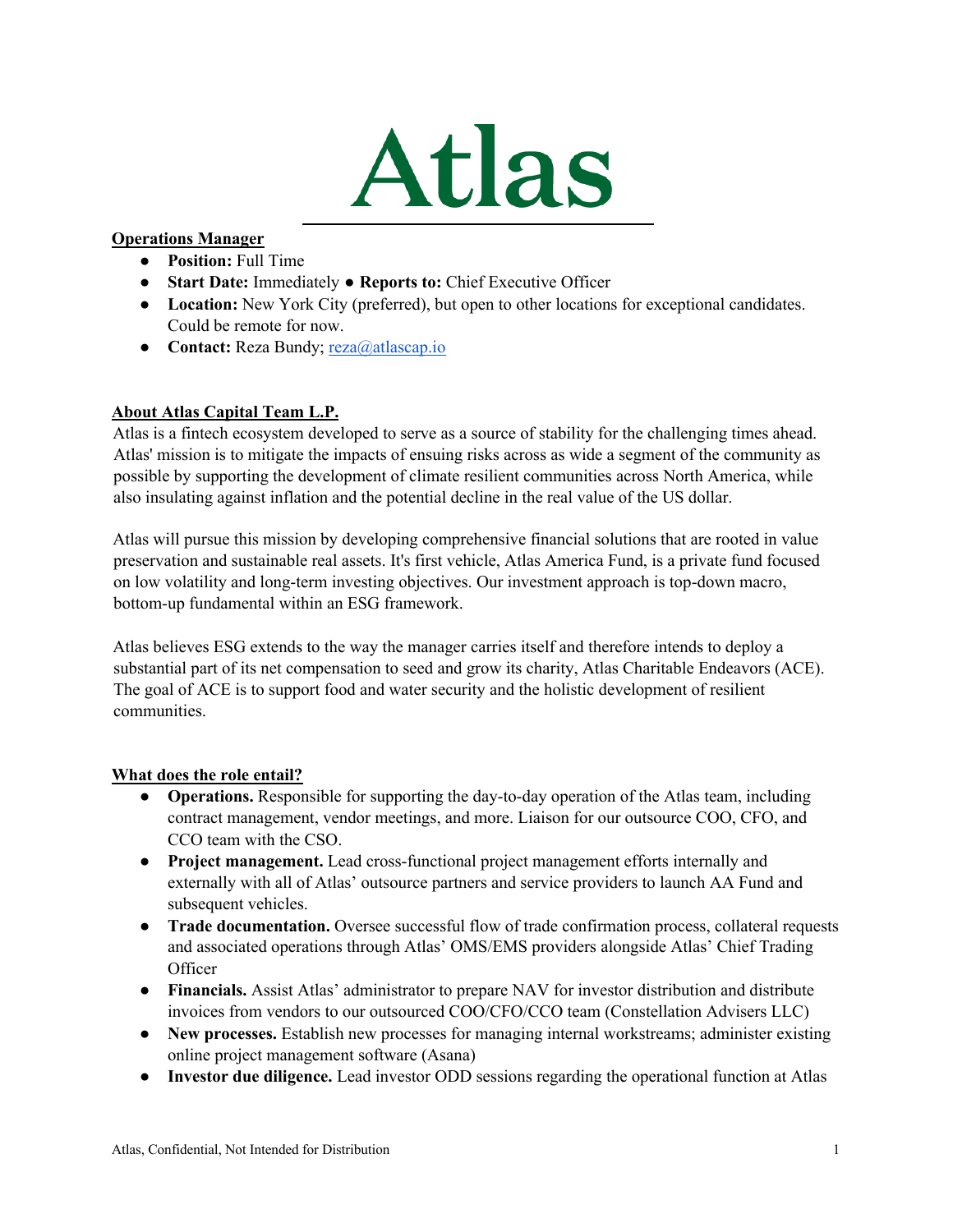● **Wearing many hats.** Support ad-hoc projects as needed including writing and originating briefs, memos, decks, etc. We are a small, agile team driven by our collective effort.

## **Who would be perfect for this role?**

- You ideally have a minimum of 3-5 years of previous experience in operations at an investment management firm, investment bank, or a comparable entity.
- You have a bachelor's degree (*required*) from a top university and preferably a master's degree in business administration or a related field (*preferred, not required)*.
- Familiarity with and interest in macro and equity markets.
- You have experience managing cross-functional teams and ability to prioritize multiple tasks.
- You should be able to think and act both strategically and tactically.
- You must have strong communication, organizational, analytical, quantitative skills.
- You have exceptional attention to details and processes and bring along strong proficiency in Microsoft Office/Excel, Google Sheets, Salesforce, etc.
- You are fluent in both written and oral English and are able to express yourself in a structured and clear manner.
- You have experience booking and managing trade confirmation workflow (*preferred*).
- Understanding of core accounting principles (*preferred*).
- Experience with Geneva software (*preferred*).
- Relevant qualifications such as a Chartered Financial Analyst (CFA) (*preferred*).
- You have a genuine curiosity about international relations and the future and the risks we face in the years ahead.
- You are committed to ESG in investing and making the world better.
- You have grit, independent thinking, and a ceaseless desire to learn.
- You are a self-starter, can thrive in start-up environments, and want to roll up your sleeves and build something.